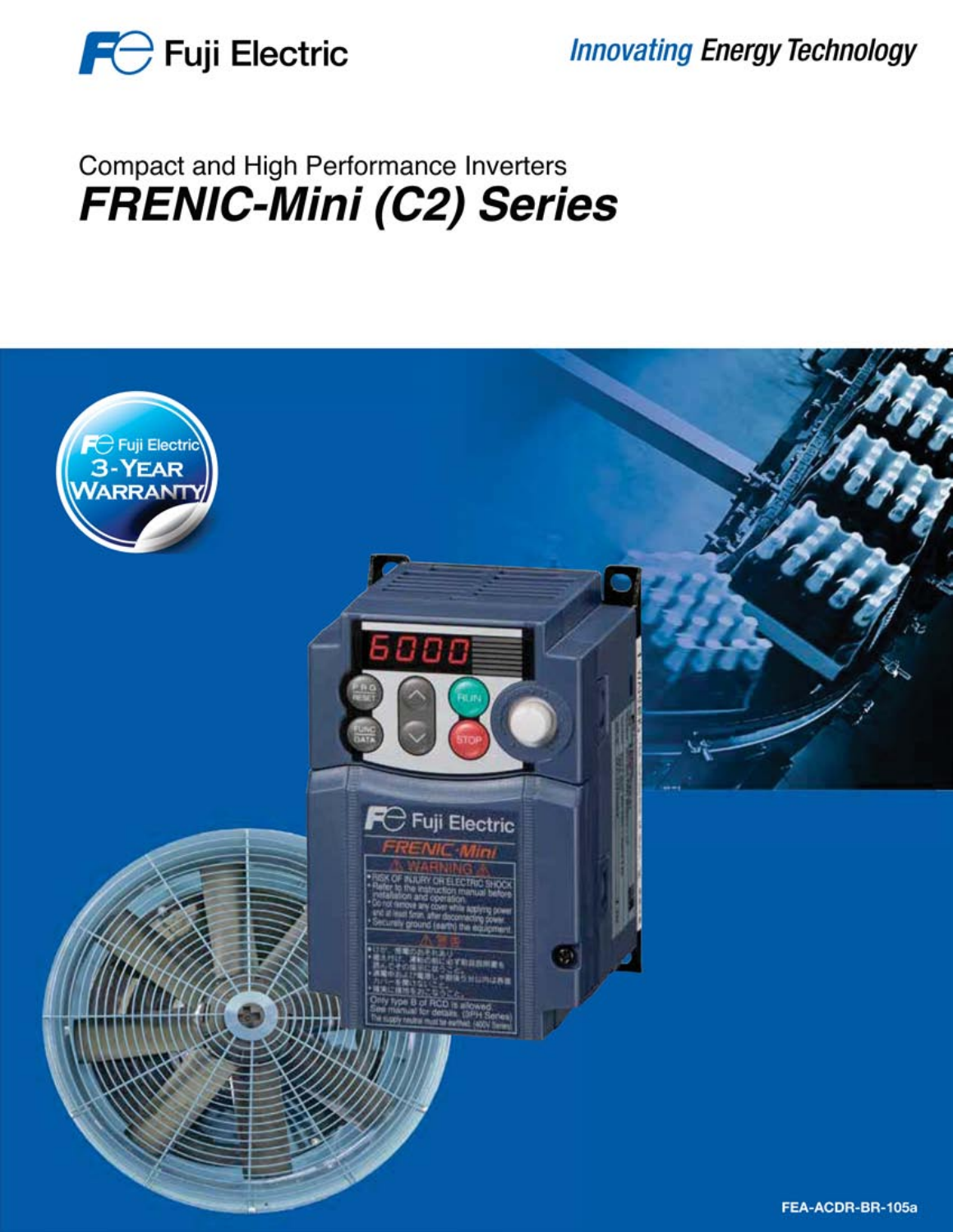# **FRENIC-Mini (C2) Inverters**

**Compact and High Performance Inverters** 

The FRENIC-Mini (C2) is our newest generation inverter and is fully compatible with the previous model (C1), offering extended horsepower (up to 20HP) in a compact design. Our most user-friendly drive yet, the performance of the FRENIC-Mini (C2) has been improved and comes standard with RS-485, torque vector control, permanent magnet motor, and PID control. This rich functionality is coupled with a compact design for a superior user experience, and customers will enjoy the ease-of-operation and global compatibility. The new FRENIC-Mini elevates the performance of a wide range of devices and equipment including conveyors, fans, pumps, centrifugal separators, and food processing machines. Its capabilities give you the system integration, energy efficiency, reduced labor, and lower overall costs for which you are looking.

#### ■ Control Inputs/Outputs

- Qty 5 Digital Inputs: X1 X3, FWD, & REV Programmable, 21 Selectable Functions Qty 2 Analog Inputs: Qty  $1 - 0$  to +10Vdc & Qty  $1 - 4$  to 20mA
- Qty 2 Digital Outputs: Qty 1 Form C Relay & Qty 1 Transistor, 23 Selectable Functions
- Qty 2 Analog Output: Selectable Type: 0 to 10Vdc or 4 to 20mA, 43 Selectable **Proportional Output Signal Functions**
- Qty 1 RS-485 Connections: RJ45 Port Operator's KEYPAD having LED Display
- Indicating System Operation and Associated **Unit Conversion Displayed**
- Keypad indication of Operations, Number of times unit placed in operation, Duration and kWh output
- 24Vdc Output Terminal: 50mA Maximum Supply

#### **Existing** Fully Compatible with Existing **Products (FRENIC-Mini C1)**

External Dimensions: Interchangeable Installed Dimensions: Interchangeable Number of Terminals: Same for both main circuit and controllers

Terminal Position: Compatible terminal with length

Function Codes: Compatible function codes Built-In RS-485 Communication: Shared communication protocol

#### ■ Flexibility

FRENIC-Mini Keypad Displays Speed, Current, Frequency or Voltage output, PID operating data, Configurable to indicate process operating units

Optional USB keypad

PC Programming Loader Software

- Easier Maintenance Data: Mock malfunction, Number of startup, Cumulative motor running time, Total power, Trip history etc.
- Automatic Energy Savings Control: Optimum control of drive and motor loss
- PID Controller with Sleep mode, Proportional, Integral & Differential parameter settings to maximize control
- Cooling Fan ON/OFF control function
- V/F non-linear 3 step settings
- 2 Motor switch control
- **Brake signal**
- Rotation direction control
- Single phase Input models are available Synchronous Motor control

#### **Motor Control**

PM Motor Control Capability Control: V/F control, Slip compensation, Auto-toque boost, Dynamic torque vector control system Rating: 150% for 1 min

200% for 0.5 sec

#### ■ Safety and Standard

EN61800-5-1 (Low Voltage Directive) **UL 508C, CE** Optional NEMA/UL Type 1 Kit **RoHS Directive Compliance** 

#### ■ Warranty

3 years from date of shipment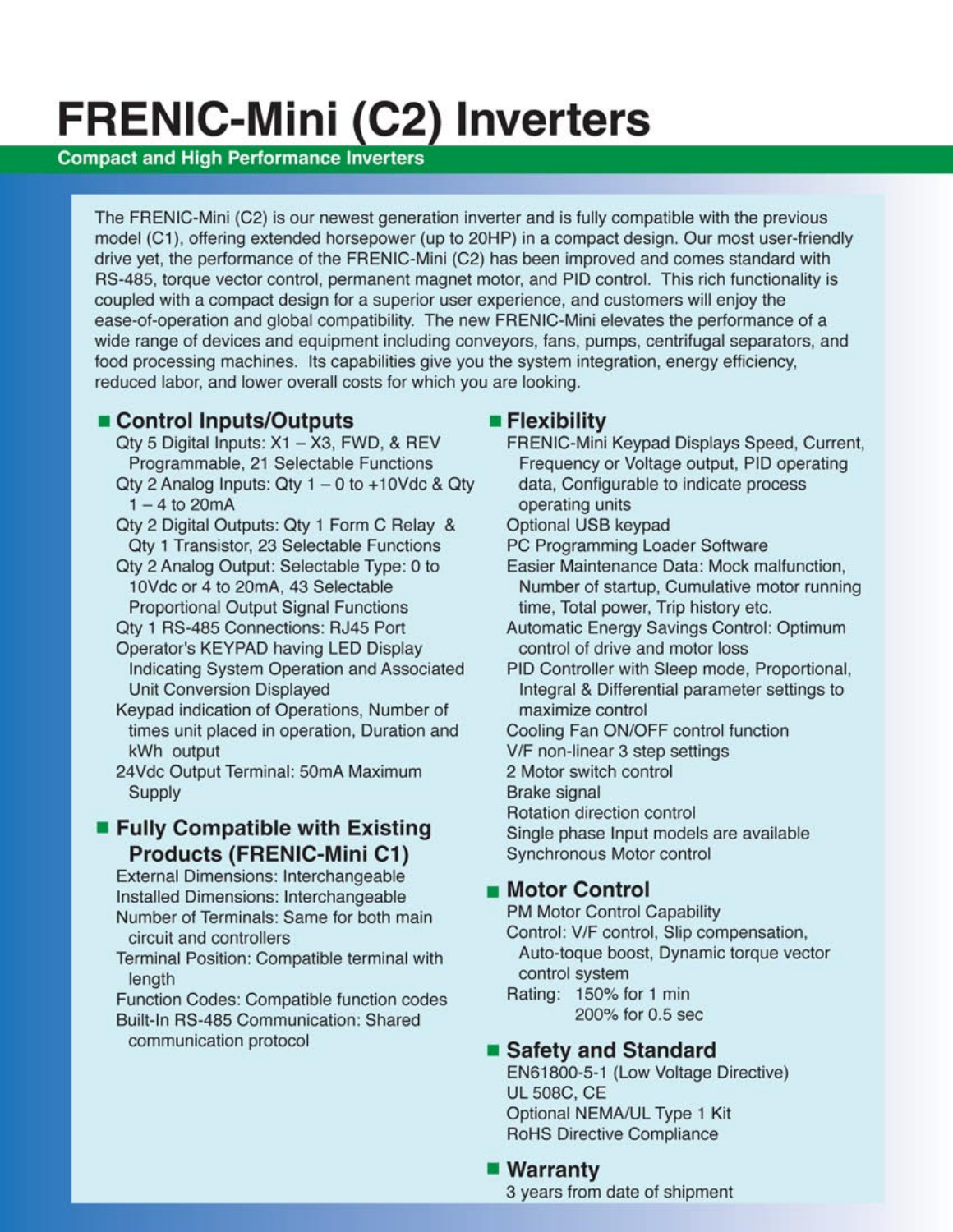## **Dimensions**

| <b>Model</b>      |               | <b>HP</b>      | <b>FLA</b> | Mass Ibs. | н     | W    | D    |
|-------------------|---------------|----------------|------------|-----------|-------|------|------|
| 115V Single Phase | FRN0001C2S-6U | 1/8            | 0.7        | 1.5       | 4.72  | 3.15 | 3.94 |
|                   | FRN0002C2S-6U | 1/4            | 1.4        | 1.5       | 4.72  | 3.15 | 3.94 |
|                   | FRN0003C2S-6U | 1/2            | 2.5        | 1.8       | 4.72  | 3.15 | 4.53 |
|                   | FRN0005C2S-6U | 1              | 4.2        | 2.9       | 5.12  | 4.33 | 5.47 |
| 230V Single Phase | FRN0001C2S-7U | 1/8            | 0.8(0.7)   | 1.3       | 4.72  | 3.15 | 3.15 |
|                   | FRN0002C2S-7U | 1/4            | 1.5(1.4)   | 1.3       | 4.72  | 3.15 | 3.15 |
|                   | FRN0004C2S-7U | 1/2            | 3.5(2.5)   | 1.5       | 4.72  | 3.15 | 3.74 |
|                   | FRN0006C2S-7U | 1              | 5.5(4.2)   | 2.0       | 4.72  | 3.15 | 5.51 |
|                   | FRN0010C2S-7U | $\overline{2}$ | 9.2(7.0)   | 4.0       | 5.12  | 4.33 | 5.87 |
|                   | FRN0012C2S-7U | 3              | 12.0(10.0) | 5.5       | 7.09  | 5.51 | 5.47 |
| 230V Three Phase  | FRN0001C2S-2U | 1/8            | 0.8(0.7)   | 1.3       | 4.72  | 3.15 | 3.15 |
|                   | FRN0002C2S-2U | 1/4            | 1.5(1.4)   | 1.3       | 4.72  | 3.15 | 3.15 |
|                   | FRN0004C2S-2U | 1/2            | 3.5(2.5)   | 1.5       | 4.72  | 3.15 | 3.74 |
|                   | FRN0006C2S-2U | 1              | 5.5(4.2)   | 1.8       | 4.72  | 3.15 | 4.72 |
|                   | FRN0010C2S-2U | $\overline{2}$ | 9.2(7.0)   | 3.7       | 5.12  | 4.33 | 5.47 |
|                   | FRN0012C2S-2U | 3              | 12.0(10.0) | 3.7       | 5.12  | 4.33 | 5.47 |
|                   | FRN0020C2S-2U | 5              | 19.1(16.5) | 5.5       | 7.09  | 5.51 | 5.47 |
|                   | FRN0025C2S-2U | 7.5            | 25.0(23.5) | 6.8       | 8.66  | 7.09 | 6.22 |
|                   | FRN0033C2S-2U | 10             | 33.0(31.0) | 6.8       | 8.66  | 7.09 | 6.22 |
|                   | FRN0047C2S-2U | 15             | 47.0(44.0) | 9.8       | 10.24 | 8.66 | 7.48 |
|                   | FRN0060C2S-2U | 20             | 60.0(57.0) | 9.8       | 10.24 | 8.66 | 7.48 |
| 460V Three Phase  | FRN0002C2S-4U | 1/2            | 1.8(1.5)   | 2.6       | 5.12  | 4.33 | 4.53 |
|                   | FRN0004C2S-4U | 1              | 3.1(2.5)   | 2.9       | 5.12  | 4.33 | 5.47 |
|                   | FRN0005C2S-4U | 2              | 4.3(3.7)   | 3.7       | 5.12  | 4.33 | 5.47 |
|                   | FRN0007C2S-4U | 3              | 6.3(5.5)   | 3.7       | 5.12  | 4.33 | 5.47 |
|                   | FRN0011C2S-4U | 5              | 10.5(9.0)  | 5.5       | 7.09  | 5.51 | 5.47 |
|                   | FRN0013C2S-4U | 7.5            | 13         | 6.8       | 8.66  | 7.09 | 6.22 |
|                   | FRN0018C2S-4U | 10             | 18         | 6.8       | 8.66  | 7.09 | 6.22 |
|                   | FRN0024C2S-4U | 15             | 24         | 9.8       | 10.24 | 8.66 | 7.48 |
|                   | FRN0030C2S-4U | 20             | 30         | 9.8       | 10.24 | 8.66 | 7.48 |

When ambient temperature exceeds 40°C (104°F), use (##) data. See the Instruction manual INR-SI-47-1729a-E for detail.

### Options

- NEMA/UL Type1 Kit
- · DIN Rail Adapter (5HP and Less)
- DB Resistor (1/2HP and Above)
- · USB Keypad
- CE Filter